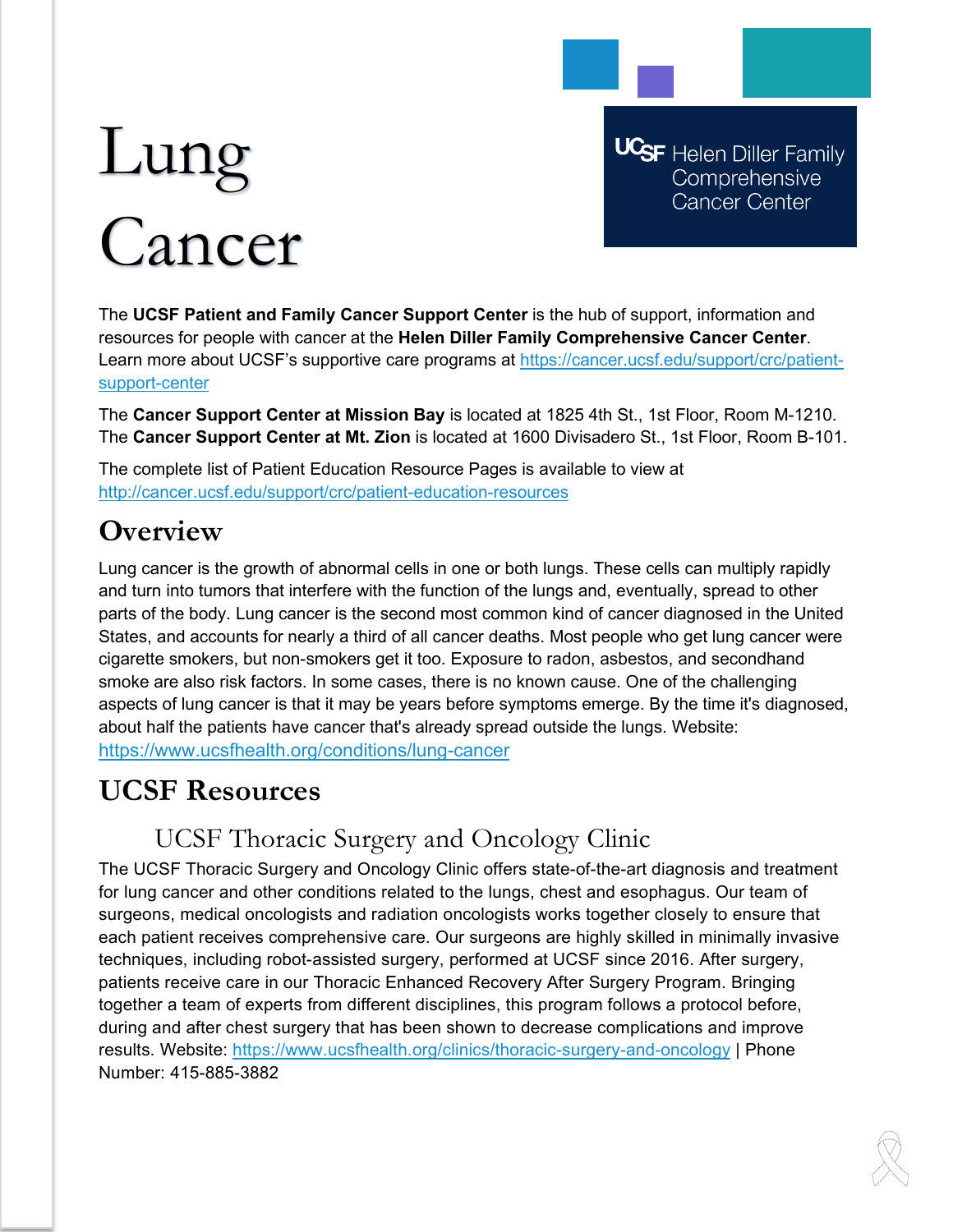# **Publications**

American Cancer Society: "Lung Cancer" Website: [www.cancer.org/cancer/lung-cancer.html](http://www.cancer.org/cancer/lung-cancer.html)

American Cancer Society: "Malignant Mesothelioma" Website: <http://www.cancer.org/cancer/malignant-mesothelioma.html>

Cancer Support Community: "Speaking Frankly about Lung Cancer" Website: [https://orders.cancersupportcommunity.org](https://orders.cancersupportcommunity.org/)

Lung Cancer Alliance: Lung Cancer Educational Materials Website: [https://lungcanceralliance.org/resources-and-support/general](https://lungcanceralliance.org/resources-and-support/general-support/educationalmaterials)[support/educationalmaterials](https://lungcanceralliance.org/resources-and-support/general-support/educationalmaterials)

# **Organizations**

American Cancer Society (ACS) – Lung Cancer

At the American Cancer Society, we're on a mission to free the world from cancer. Until we do, we'll be funding and conducting research, sharing expert information, supporting patients, and spreading the word about prevention. All so you can live longer — and better. Website: <https://www.cancer.org/cancer/lung-cancer.html> | Phone Number: 800.227.2345

## Caring Ambassadors Lung Cancer Program

Helps improve the lives of those affected by lung cancer through advocacy, information and support. Website offers biannual newsletter, monthly medical review and webinars. Website: [www.lungcancercap.org](http://www.lungcancercap.org/) | Phone Number: 503-632-9032

Cancer.Net – Lung Cancer – Non-Small and Small Cell This is Cancer.Net's Guide to Lung Cancer – Non-Small Cell and Small Cell Website:<https://www.cancer.net/cancer-types/lung-cancer-non-small-cell> Website:<https://www.cancer.net/cancer-types/lung-cancer-small-cell>

## Cancer Support Community – Lung Cancer

As the largest professionally led nonprofit network of cancer support worldwide, the Cancer Support Community is dedicated to ensuring that all people impacted by cancer are empowered by knowledge, strengthened by action, and sustained by community. Website: <https://www.cancersupportcommunity.org/lung-cancer> | Phone Number: 888-793-9355